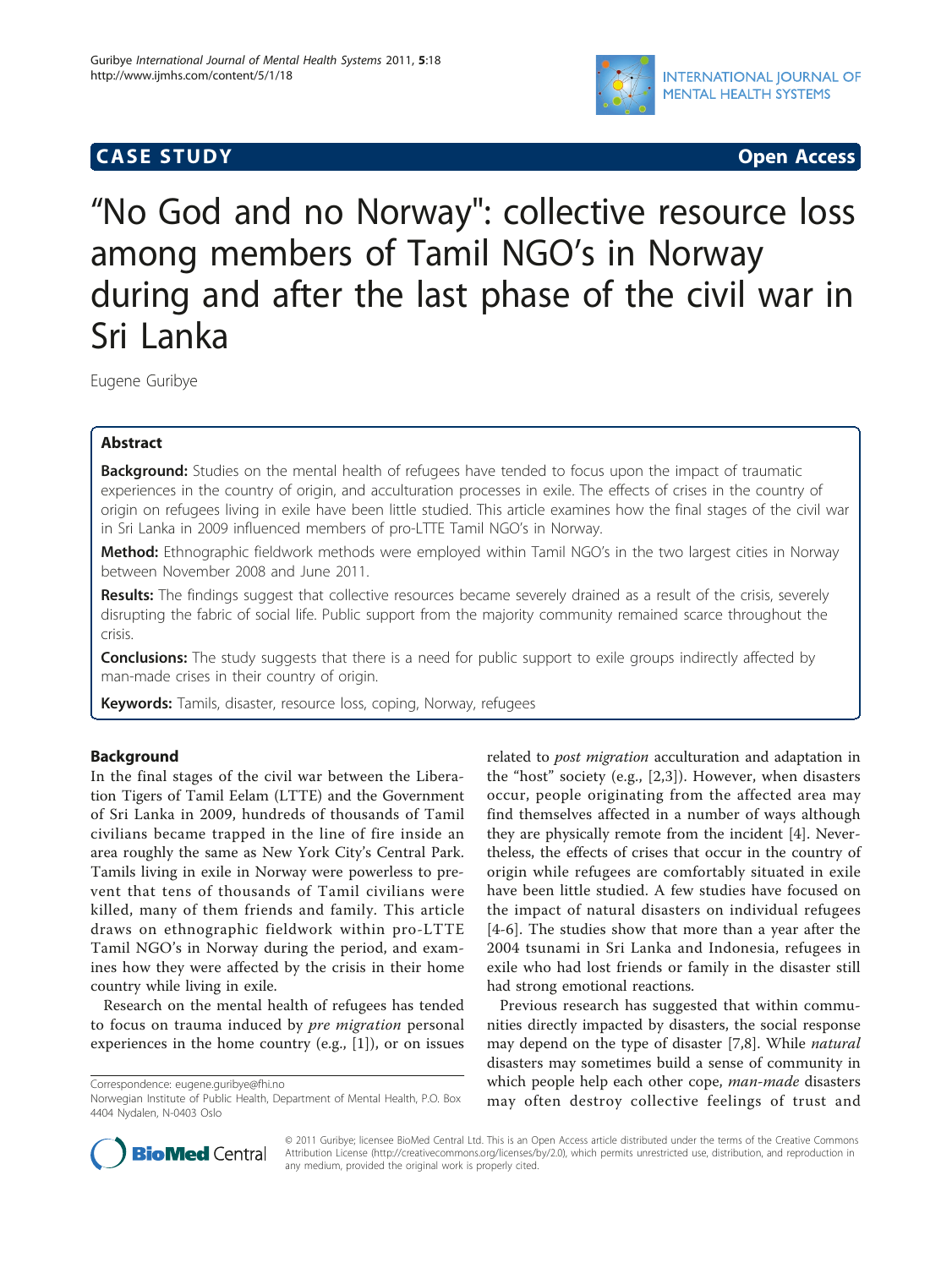security and create ambiguity and dissent in the affected communities. Furthermore, the loss of a sense of mastery and belief in a just world may aggravate stress and weaken people's stress resilience [[9\]](#page-10-0). The result may be the development of subcultures of distress characterized by beliefs that may exacerbate and prolong the suffering of people attempting to cope with man-made disasters [[10\]](#page-10-0). What is suggested here is that man-made disasters in the home country may potentially affect exiled refugees even more adversely than natural disasters. Yet there has been very little scientific focus on this.

#### The civil war in Sri Lanka

The civil war in Sri Lanka has been a violent conflict going on for more than 25 years. Around 1 million Tamil refugees are currently estimated to live outside Sri Lanka. Experiencing discrimination from the Singhalese majority, the Tamil minority on the island raised a claim for a separate state in the 1970's. By the early 1980's the conflict eventually escalated into a full fledged civil war between Singhalese governmental forces and the Liberation Tigers of Tamil Eelam (LTTE). In 2002, a Norwegian-brokered cease fire agreement was signed, and the LTTE managed to establish a de facto Tamil state in the north east of Sri Lanka. After continued violations of the cease fire agreement on both sides, the government unilaterally abrogated the cease fire agreement in 2008, and the conflict escalated drastically again. As a result of an effective military campaign by the governmental forces, the remaining LTTE cadres along with 300 000 Tamil civilians became trapped within an area of a few square kilometres in the north east of the island.

On May  $17<sup>th</sup>$  2009, while Norwegians celebrated their National Day, the LTTE admitted military defeat, but their leadership was subsequently found dead. Tens of thousands of civilians were also killed in the last phase of the conflict, with estimates as high as 75 000 [[11\]](#page-10-0). War crimes have been reported on both sides. Credible evidence has been presented of intentional shelling of civilians, hospitals and humanitarian operations by governmental forces, while the LTTE were reported to have caused intentional infliction of suffering on civilians [[11](#page-10-0),[12](#page-10-0)]. After the victory, the Sri Lankan government interned both LTTE survivors and Tamil civilians in military controlled camps behind barbed wire, continuing to bar journalists and international aid workers. Reports of rape, abductions, general violence, malnourishment and outbreaks of disease within the camps nevertheless made it to international media [e.g. [[13\]](#page-10-0)] and have later been verified [[12\]](#page-10-0).

In March 2009, the Norwegian Institute of Public Health issued a report of concern to the Norwegian authorities, stating concern for the impact of the intensified civil war in Sri Lanka on the mental health and social integration of Tamil refugees in Norway. On background of this report of concern, it was necessary to properly document the impact of the disaster on the Tamil community.

## COR theory

Research has shown that although many victims of natural disasters are not necessarily directly exposed to life threatening or other traumatic experiences, they may suffer from adverse resource loss in the post disaster period. Resource loss may include scarcity of food, damage to property, and changes in personal characteristics (e.g., feelings of hopelessness) [\[14,15](#page-10-0)]. Traditional stress models, such as Lazarus and Folkman's stress-appraisal-coping theory, tend to define strain in terms of individuals' appraisals of events or situations as stressful [[16](#page-10-0)]. In contrast, Conservation of resources theory (COR), as developed by Stevan Hobfoll [[17,18\]](#page-10-0) is based on the tenet that stress occurs when resources are lost or threatened or when individuals fail to replenish resources after significant investment. In principle, resource loss is more salient than resource gain, and loss may result in further loss cycles. As people lose resources, they become decreasingly capable of resisting threats to further resource loss. Resource loss in connection with man-made disasters such as war and terrorist attacks has been found to adversely affect individual functioning and cause psychological distress (e.g., [\[19-21](#page-10-0)]).

Resources are defined by Hobfoll [[18](#page-10-0)] as valued objects, characteristics, conditions and energies which people strive to obtain and protect. In the current study, the main interest is in conditions and characteristics. These resources are particularly important since they provide access to other resources. Conditions such as social support or employment are resources that may lay the foundation for access to other resources. For instance, employment provides access to financial resources. Cultural Characteristics is used in this study to refer to cultural values and modes of organization that may indirectly provide access to collective resources. For instance, as will be shown, the common aspiration for a separate Tamil state in Sri Lanka has enabled Tamil exile communities to organize themselves effectively across caste, regional and religious distinctions. However, while cultural rituals may support the individual, repair rents in the social fabric, and re-establish the group during stressful times; massive upheavals may also result in cultural disintegration bereaving individuals of their protective cultural resources. This may have psychological consequences which may strongly affect people's lifestyles in the future [\[22](#page-10-0)].

In this theoretical framework, stress and coping are not merely linked to subjective cognitive processes, but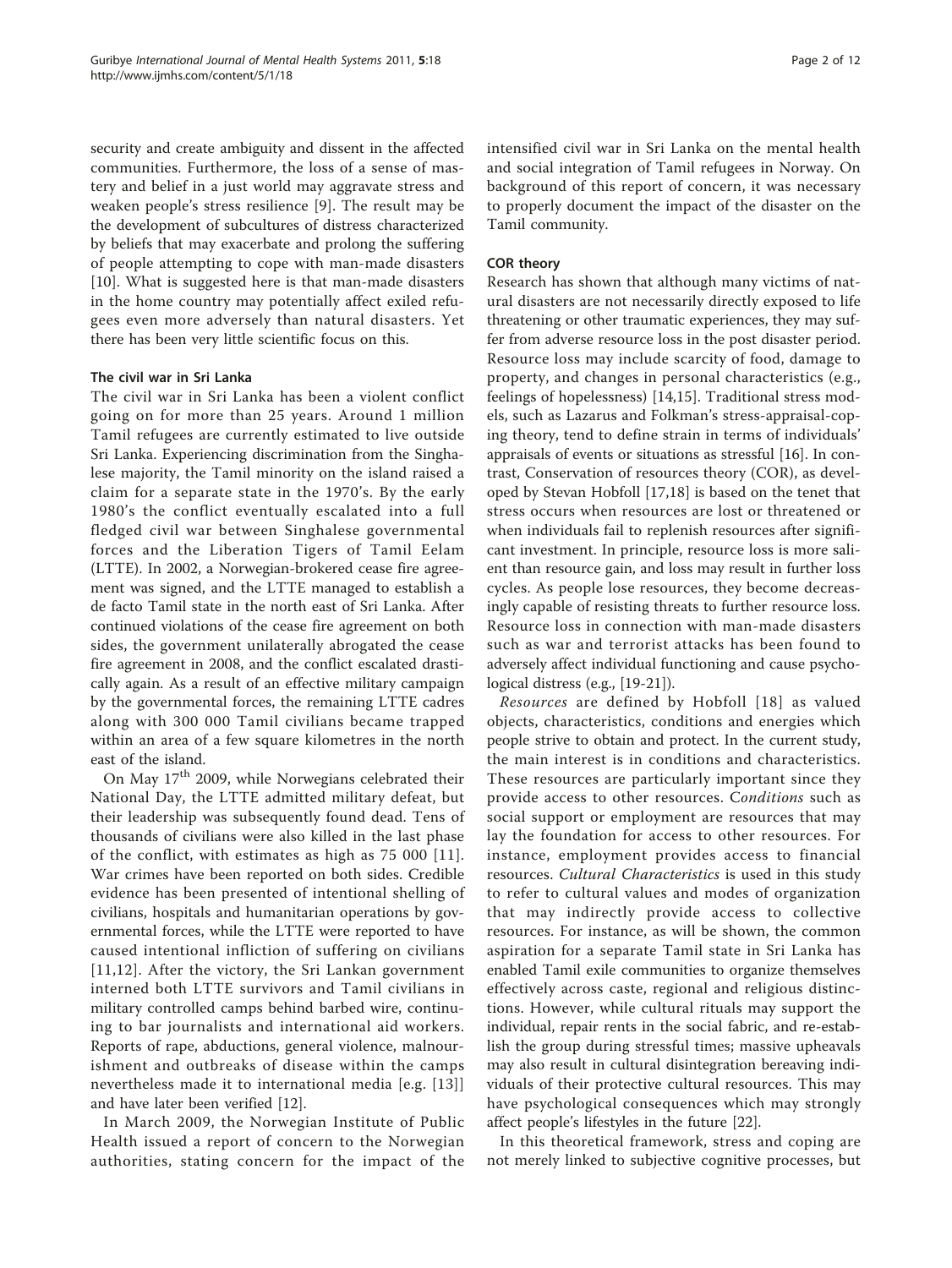also to the objective nature of people's environments, their resources. This provides a good starting point to explore how the disaster in the country of origin affected the Tamil social fabric of life in exile.

#### The current study

According to COR theory, one would expect that even though Tamils living abroad were not directly exposed to life threatening experiences, the Vanni crisis would be likely to produce serious losses or threats within distinct resource categories. The current study focuses on the following research questions:

(1) In which ways do members of pro-LTTE Tamil NGO's in Norway experience loss of or threats to collective resources such as conditions and cultural characteristics during the crisis in their country of origin?

(2) In what ways do these collective resource threats and losses affect collective coping abilities?

## Method

## Approach

There was a need for an exploratory approach which would enable us to grasp the crisis from the perspective of the participants. Previous ethnographic fieldwork conducted among Tamils in Norway since 2006 had already established a level of trust between this researcher and Tamil informants, providing convenient access to the field during the last stages of the civil war in Sri Lanka. Between November 2008 and April 2011, participant observation was conducted among members of pro-LTTE Tamil NGO's in Norway with a starting point in the Tamil Resource and Counselling Centre (TRCC) and the Norwegian Tamil Health Organization (NTHO) in Oslo and Bergen. Note that although members of these organizations may be pro-LTTE, it does not necessarily indicate in any way that they constitute parts of the LTTE as such.

## Fieldwork setting

Norway is one of the most sparsely populated countries in Europe, rich in reserves of petroleum, natural gas, seafood, forests, and hydropower. The Scandinavian welfare model is designed to secure universal health care, subsidized higher education and a broad social security system for the country's population of 4.9 million people. According to the Human Development Index, Norway has consistently had one the highest human development and highest standard of living in the world during the last decade. Norwegians tend to view themselves as egalitarian people with a culture based on democratic principles, a trait which in the Norwegian public is often contrasted with the cultures of immigrants from non-western countries [\[23,24](#page-10-0)]. According to Statistics Norway as of January 2010 immigrants from 216 countries constitute a little over 11 percent of the total population. As of January 2007 there were 12 750 persons with Sri Lankan background in Norway, the majority Tamils. About 6000 of them live in Oslo and 1000 live in Bergen, the second largest city. A referendum conducted among Tamils in Norway in 2009 suggested that 99 percent of the voters endorsed the call for a sovereign Tamil state in Sri Lanka. According to the published results of the referendum, eighty percent of the eligible voters turned out for the referendum. This may imply that at least at the time, LTTE supporters may have formed a majority of the Tamil community [[25](#page-10-0)].

Pro-LTTE NGO's such as TRCC and NTHO are important social arenas which provide Tamils with an opportunity to make culturally meaningful contributions for the well-being of Tamils in both the diaspora and in Sri Lanka [\[26](#page-11-0)]. TRCC aims to provide services and tuition which enables the integration of Tamils in the Norwegian society, while NTHO initiates health projects among Tamils in Sri Lanka and Norway. These NGO's will be further described in the Findings section. Note that unlike in many other countries, the LTTE is not an illegal organization in Norway.

#### Participants and recruitment

Key informants consisted of 14 well-educated men and 6 well-educated women between 30-50 years old who had lived in the country for 10 years or more, and were members of Tamil NGO's in Norway. Most of these openly supported the LTTE, but to various degrees. Further recruitment of informants was characterised by a naturalistic "snowball" effect resulting from following flows of interaction among members of these organizations, and among these and other Tamils. Key informants recruited informants, who in turn recruited further informants and so forth. This process provided access to information from a broad spectrum of members of Tamil NGO's in Norway, including TRCC and NTHO, as well as members of The Economic Consultancy House (TECH), Tamil Rehabilitation Organization (TRO), Tamil Youth Organization (TYO), Tamil Women's Organization (TWO) and The Tamil Coordinating Committee (TCC). I also had the opportunity to talk to members of- and follow activities within the newly formed Transnational Government of Tamil Eelam (TGTE), and the National Council of Tamil Eelam (NCET). Participants were given oral information about the study and asked to give oral consent to participate in it.

## Procedure

Fieldwork consisted in participation in regular activities within the community (i.e. meetings, demonstrations, etc), and in-depth conversations with informants about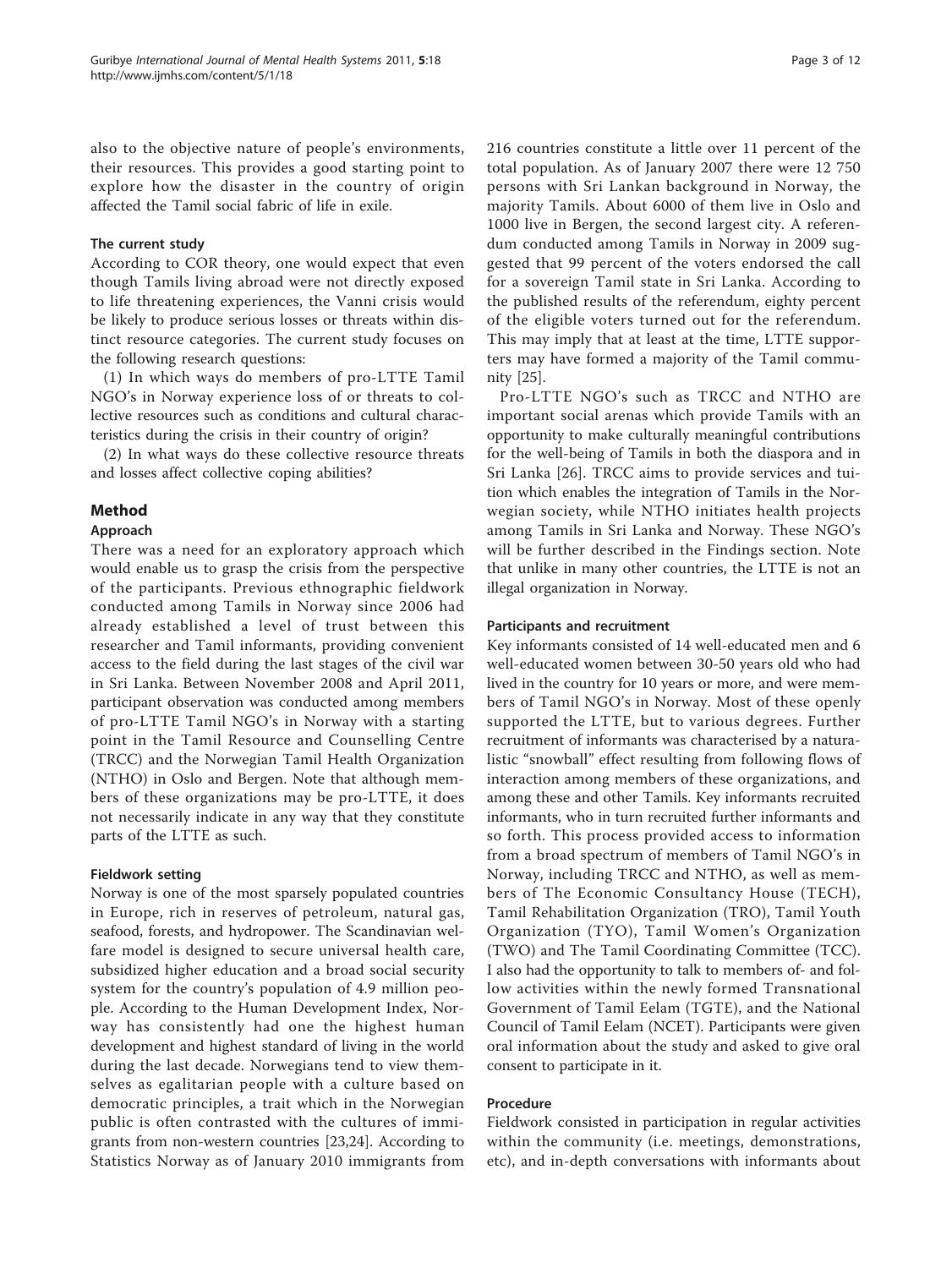their lived and subjective experiences during the crisis. Reports of the conflict in international media and content on Tamil websites and news blogs were reviewed to identify discourse patterns. The informants' responses to these reports and websites also came into focus. All key informants spoke Norwegian fluently, and helped interpret conversations in Tamil during the fieldwork. The role of the ethnographer in this context was that of a trusted resource person who aided in organizing interventions to help despairing Tamils, tried to raise awareness about the crisis in Sri Lanka in Norwegian media, and provided emotional and instrumental social support (e.g., independent Chief Election Commissioner for the 2010 elections for the Transnational Government of Tamil Eelam).

An analysis of data from previous ethnographic fieldwork among Tamils in Norway [[27](#page-11-0)] enabled the identification of collective resources (conditions and cultural characteristics) within the Tamil community prior to the crisis. The next step was to investigate how these distinct resources were affected by the crisis. For instance, did the crisis result in changes in the way these Tamils organized themselves collectively? How important were the resources that were lost or threatened? How did the informants perceive these losses? And what meanings were constructed about the outcome of the crisis?

#### Analysis

The analytical process may be described as a continuous pendulum between theoretical (re)assessment and empirical observation [\[28\]](#page-11-0). The general approach was partly built on methodological frameworks developed by Corbin & Strauss [\[29\]](#page-11-0), and further developed by Emerson et al. [[30](#page-11-0)]. Field notes were initially written up as fully as possible and later edited and organized into distinct themes, patterns, and variations related to the research questions. This process involved line by line categorization of paragraphs. Non-corresponding events were grouped in a separate category to investigate discrepancies between the theoretical framework and empirical observations. Field notes were then sorted according to these categories, and rearranged into new data sets by collecting together all data fragments that were related to each category. In this way, a sustained examination of the research questions was provided by linking together a variety of discrete observations. These categories were also assessed against the general understanding that derived from routinely participating in activities in the field.

## Findings

## Conditions

According to COR-theory, conditions such as social support, employment and membership in organizations are resources that may lay the foundation for access to

other resources. Collective conditions resources among Tamils in Norway prior to the crisis included the security of family members in the country of origin, integration in the Norwegian educational system and labour market, feeling general social support in the Norwegian society, membership in Tamil NGO's, and relatively stable social support networks.

## Prior to the crisis

During the cease-fire agreement between 2002 and 2008, the security of family members in Sri Lanka was better than in many years, and many were able to travel back to their country of origin. Tamils in Norway had been marketed as "super immigrants" in the Norwegian public. They had been well-integrated in the labour market, had not depended upon welfare-services, had seldom been involved in crime, and the level of education among second generation Norwegian Tamils had been high [\[31-33](#page-11-0)]. Although they were reported to be less well socially integrated [[24](#page-10-0)], the Norwegian facilitator role in Sri Lanka had provided Tamils with a general sense of social support in Norway. The Norwegian engagement in the peace negotiations had resulted in regular media coverage of the political development in Sri Lanka, and some Tamil community leaders had been able to meet and talk with Norwegian diplomats active in Sri Lanka.

In addition, through membership in Tamil NGO's in Norway, people were able to maintain meaningful activities related to the social conditions of Tamils in Norway, as well as in Sri Lanka [\[26,34](#page-11-0)]. NGO's such as the Norwegian Tamil Health Organization (NTHO), and the Tamil Rehabilitation Organization (TRO) allowed Tamils to contribute to health- and development projects primarily in LTTE-controlled areas of Sri Lanka. Donations to the Tamil Coordinating Committee (TCC), the international political branch of the LTTE, helped fund the activities of the LTTE in Sri Lanka. TCC was also instrumental in forming the Tamil Resource and Counselling Centre (TRCC). The centre focused on the integration of Tamils in the Norwegian society by providing courses and seminars on various aspects of the Norwegian society, as well as tuition services which gave Tamil children an improved chance of completing higher education and participating successfully in the Norwegian labour market. At the same time, mother-tongue tuition and cultural events were arranged at the centre with the aim of maintaining a sense of Tamil identity in exile [\[25](#page-10-0)].

Importantly, most of these Tamils indirectly regarded themselves as part of the LTTE, which was not merely perceived as a Tamil organization, but as the organization of the Tamils:

The media and the UN don't understand how Tamils think. How can they claim that the Tigers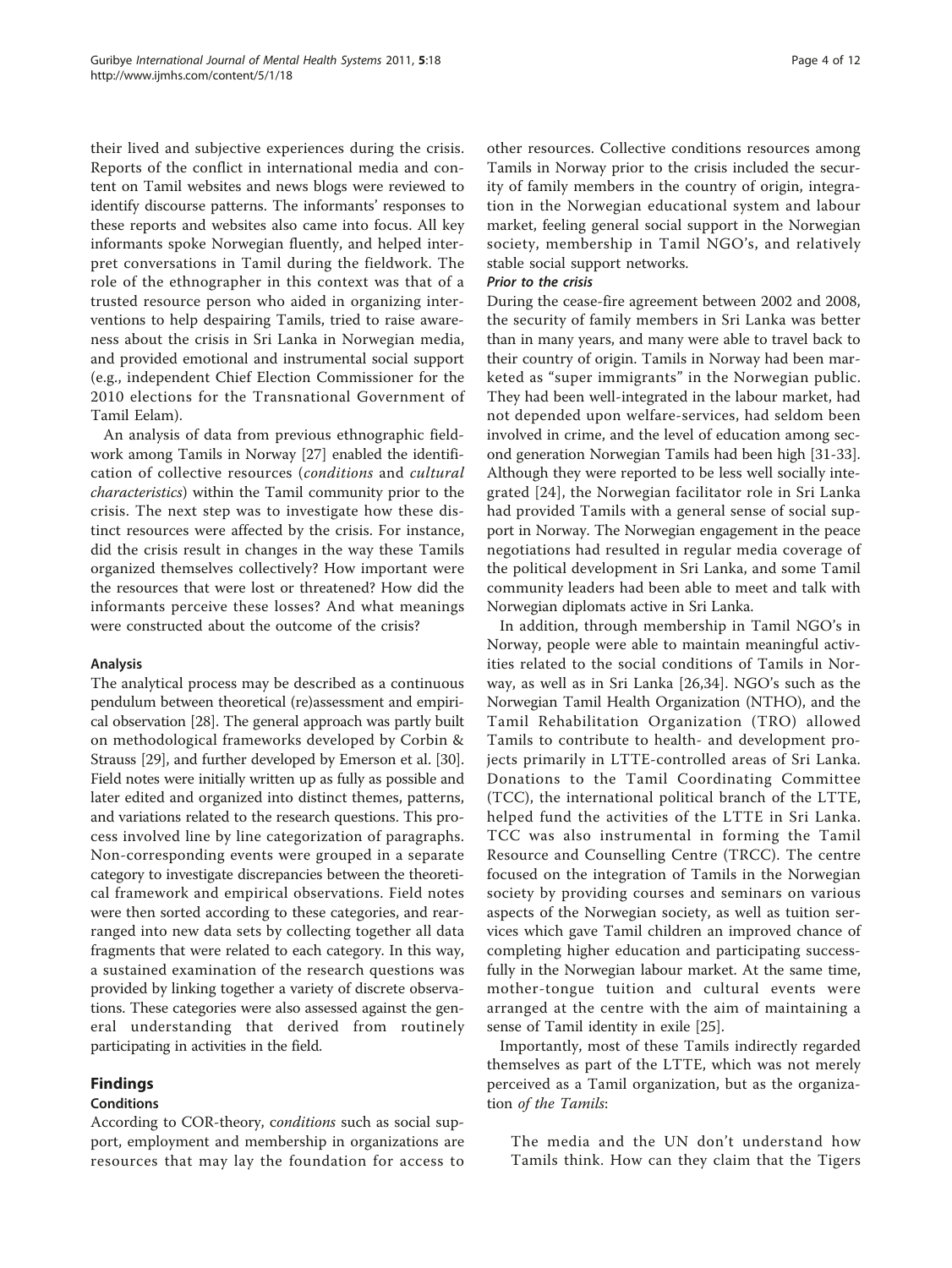[LTTE] are preventing Tamil civilians from escaping from the battle zones? The international community fails to understand that the LTTE is the Tamils. They don't want to escape.

Although later investigations have concluded that the LTTE was in fact forcefully using civilians as a shield [[11](#page-10-0),[12](#page-10-0)], the above statement by one informant during the Vanni crisis encapsulates the general sentiment within this part of the Tamil exile community at the time. In this context, the perception of being part of the LTTE did not imply participating on the battlefield, nor necessarily formal assignment of specific tasks within the organization. Rather, on a general level, it implied the acknowledgment of the LTTE as (the sole) representatives of the Tamils in the struggle for Tamil Eelam. This also enabled the mobilization of funds that according to some researchers prolonged the secessionist campaign in Sri Lanka [[35](#page-11-0)].

## Threats to the security of family members in the country of origin

The Vanni crisis represented a serious threat to the security of family members in the country of origin. No reporters, international aid workers or UN officials were allowed into the government's No Fire Zone where hundreds of thousands of Tamil civilians sought shelter. Without independent observers within the area, reliable information was mixed with rumours and propaganda. Accordingly, the faith of friends and relatives within the area remained uncertain. Many informants scoured through Tamil websites on a daily, if not hourly, basis looking for photos or reports of dead relatives or friends. In February 2009 a Tamil family on the west coast of Norway lost as many as 11 family members within the No Fire Zone in one day. According to later verified reports, the area was routinely shelled by governmental forces [[12](#page-10-0)]. Even after the LTTE admitted defeat in May 2009, the security of family and friends in Sri Lanka continued to be threatened as civilians and surviving LTTE cadres were placed in internment camps behind barbed wire. Reports of violence, rape, disease and lack of food inside the camps generated great concern among informants.

## Threats to integration in the Norwegian society

In September 2008, UN staff left the conflict zone out of security concerns, making many informants fear that the lack of international observers would lead to war crimes. By November 2008, Tamils in Norway started to mobilize resources to attract public attention to the situation in Sri Lanka. Hunger strikes, public rallies, torch processions and demonstrations were arranged. As time progressed and the situation in Sri Lanka became worse, some became engaged in political lobbying and attempted to mobilize the support of Norwegian

politicians and Norwegian diplomats previously involved in the peace negotiations in Sri Lanka. Flyers were printed, Facebook groups were established, and email campaigns were organized to spread awareness about the situation in the general public. To an extent, by March 2009, public demonstrations became the new communal meeting point for many Tamils. This eventually gave rise to a new set of concerns within this part of the Tamil community.

In April 2009, many informants said they had heard reports from Vanni that around 400 LTTE soldiers had been killed by chemical weapons. Frustrated Tamils in Oslo blocked the traffic, struggled physically with the police, went on hunger strikes outside the Prime Minister's office, and demanded that former Special Envoy in Sri Lanka Erik Solheim should call for an emergency governmental meeting. A group of young Tamils also attacked the Sri Lankan embassy in Norway, and as a result, Norway was officially relieved of their facilitator role by the Sri Lankan government. Some Tamil parents feared that young Tamils would also start to emulate the acts of self-immolation of Tamils in other parts of the world. All these public outcries made many Tamils concerned with the effect of the situation on the longstanding public image of Tamils as "super immigrants" in Norway: "[T]he 12 000 Tamils in Norway have been regarded as a success story in terms of integration in the country; may this change now?" (Dagsnytt 18, NRK, April 14<sup>th</sup> 2009; translated from Norwegian). The fear was that Tamils would be labelled "terrorists" and "fulltime activists":

"If the Tamils are so full of energy, they may just go home to their island and fight for a free Sri Lanka rather than going on a rampage in Norway and destroying public property. The scum is doing too well on public welfare. Treason to our nation!!!" (Participant in public web debate, VG [http://vgd.no/](http://vgd.no/index.php/samfunn/innvandring-rasisme-og-flerkultur/tema/1469316/innlegg/) [index.php/samfunn/innvandring-rasisme-og-flerkul](http://vgd.no/index.php/samfunn/innvandring-rasisme-og-flerkultur/tema/1469316/innlegg/)[tur/tema/1469316/innlegg/;](http://vgd.no/index.php/samfunn/innvandring-rasisme-og-flerkultur/tema/1469316/innlegg/) translated from Norwegian.)

However, while members of Tamil NGO's were becoming concerned with the public image of Tamils in Norway, they observed that many younger Tamils had other concerns: "They say that it doesn't matter what reputation Tamils in Norway have, because if everybody dies in Sri Lanka, what is the point in living?". Reflecting on the general lack of public support at the time, a Tamil community leader stated that

"I always thought we were well integrated in the Norwegian society. But now I realize we are not. We have only been integrated in the labour marked. If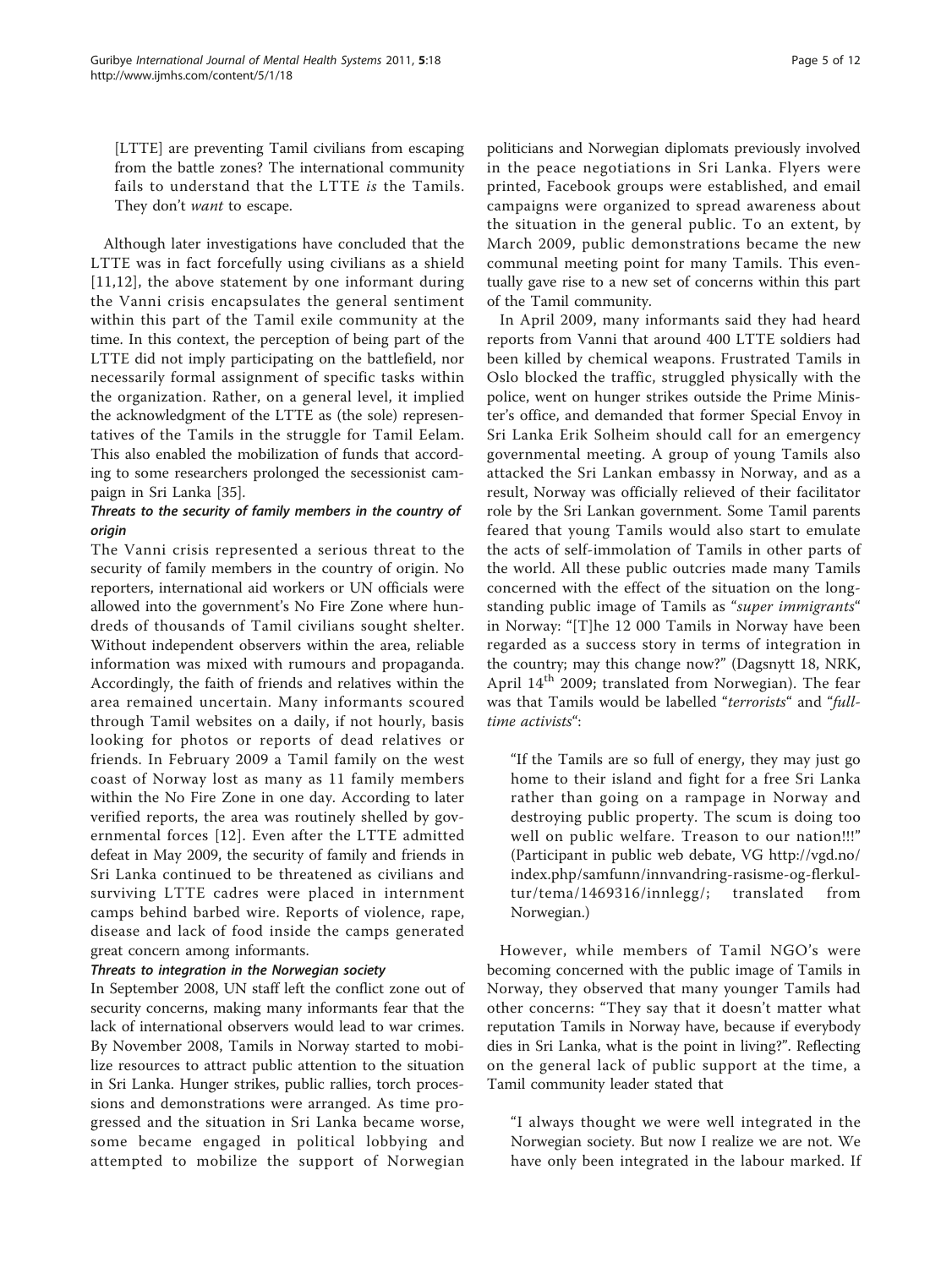we had truly been socially integrated, the whole nation would have supported us."

Another community leader expressed his sentiments this way: "For the first time I feel like a refugee in Norway", after more than 20 years in the country.

#### Loss of feeling of social support

As the crisis in their country of origin developed into a humanitarian disaster, many Tamils experienced a loss of the general feeling of social support they had experienced in Norway. The general lack of social integration among first generation Tamils implied that many of them had few ethnic Norwegian friends to turn to for emotional support: "I don't know who to turn to", a female informant said, "all other Tamils have the same problems and can't help me, and I don't have any good Norwegian friends". At the same time, public support remained relatively scarce. A point of major concern to many informants was that on February  $3<sup>rd</sup>$  2009, Norwegian diplomats and other co-chairs of Sri Lankan donor countries publically encouraged the LTTE to surrender. Many informants, on the other hand, had been expecting them to condemn attacks on civilian targets by governmental forces. Consequently, these official diplomatic statements were described by some Tamils as "a stab in the back by your best friend". One informant noted that "The statement was issued on the day before the National Celebration in Sri Lanka. Tamils regard this statement as a declaration of support of the government's warfare".

In January 2009, the humanitarian crisis in Gaza had engaged the Norwegian public to turn up in large numbers for public demonstrations. In contrast, during the Vanni-crisis, which was described by the Norwegian Minister of the Environment and International Development in a press release as "the greatest humanitarian crisis in the world", there was very little public engagement. Tamils found themselves marching in the streets virtually on their own, and when the Norwegian public did become engaged in the conflict, it tended to reinforce the sense of abandonment many of these Tamils felt at the time.

For instance, in March 2009, several international and national NGO's came together in Oslo to organize a torch procession for civilians in Sri Lanka. In an attempt at avoiding political controversy, LTTE symbols were banned from the procession. This provoked many young Tamils who clandestinely raised their Tiger flags while the arrangers vainly attempted to physically restrain them. Although the procession was organized to show the Tamil population that the Norwegian public had sympathy for their situation, Tamils completely outnumbered the few ethnic Norwegian participants in the procession. Out of around 1000 participants, around 40 Norwegians participated in the procession. Tamil

participants looked around and commented that "there are not many Norwegians here". From the perspective of some Tamils, this attempted display of solidarity only served to reinforce the distance between themselves and the Norwegian public. Struggling to cope with his growing sense of alienation from the Norwegian society, one informant framed his experiences this way: "There is no God and no Norway".

#### Threats to social support networks

Many informants stated that they had enough problems coping on their own and had little support to provide for others during the Vanni crisis. At the same time, growing tensions and disarray within the Tamil community started to become visible. Tamil parents struggled to control Tamil youth who witnessed how their former role models in the first generation coped badly with the situation. Tamil community leaders were powerless to prevent Tamil youth from raising Tiger flags during the torch procession described above. Similarly, they could not prevent them from attacking the Sri Lankan embassy in Oslo. Other Tamil youth attempted to break out and generate support networks by becoming engaged in political lobbying. Their efforts to relieve the situation in Sri Lanka were largely conducted without involving members of the first generation of Tamil immigrants in Norway. "They will only object to our methods", one young Tamil explained, "They don't know what they're doing anymore".

After the defeat of the LTTE in May 2009, new political power structures also started to become visible within the global Tamil Diaspora, partly reflecting old fault lines within the LTTE. The result was that what many informants had formerly experienced as a united community became divided into fractions, and the previously well-functioning social support networks became fragmented. Former friends found themselves on opposing sides, some families were divided, and some former leaders withdrew from the TRCC in Oslo as a result of political disagreements. Many informants stated that this process contributed to aggravate their stress and make it even more difficult to find social support. Since this process was the result of certain changes in cultural characteristics, it will be described more fully below.

## Cultural characteristics

Cultural characteristics refers to cultural values and modes of organization that may indirectly provide access to collective resources. Collective cultural characteristics resources among Tamils in Norway prior to the Vanni crisis included a collective cause that provided a common focal point in exile, the valuation of self-reliance, a sense of mastery, and belief in a just world.

#### Prior to the crisis

The common Tamil nationalist agenda had enabled Tamils to effectively organize themselves across caste,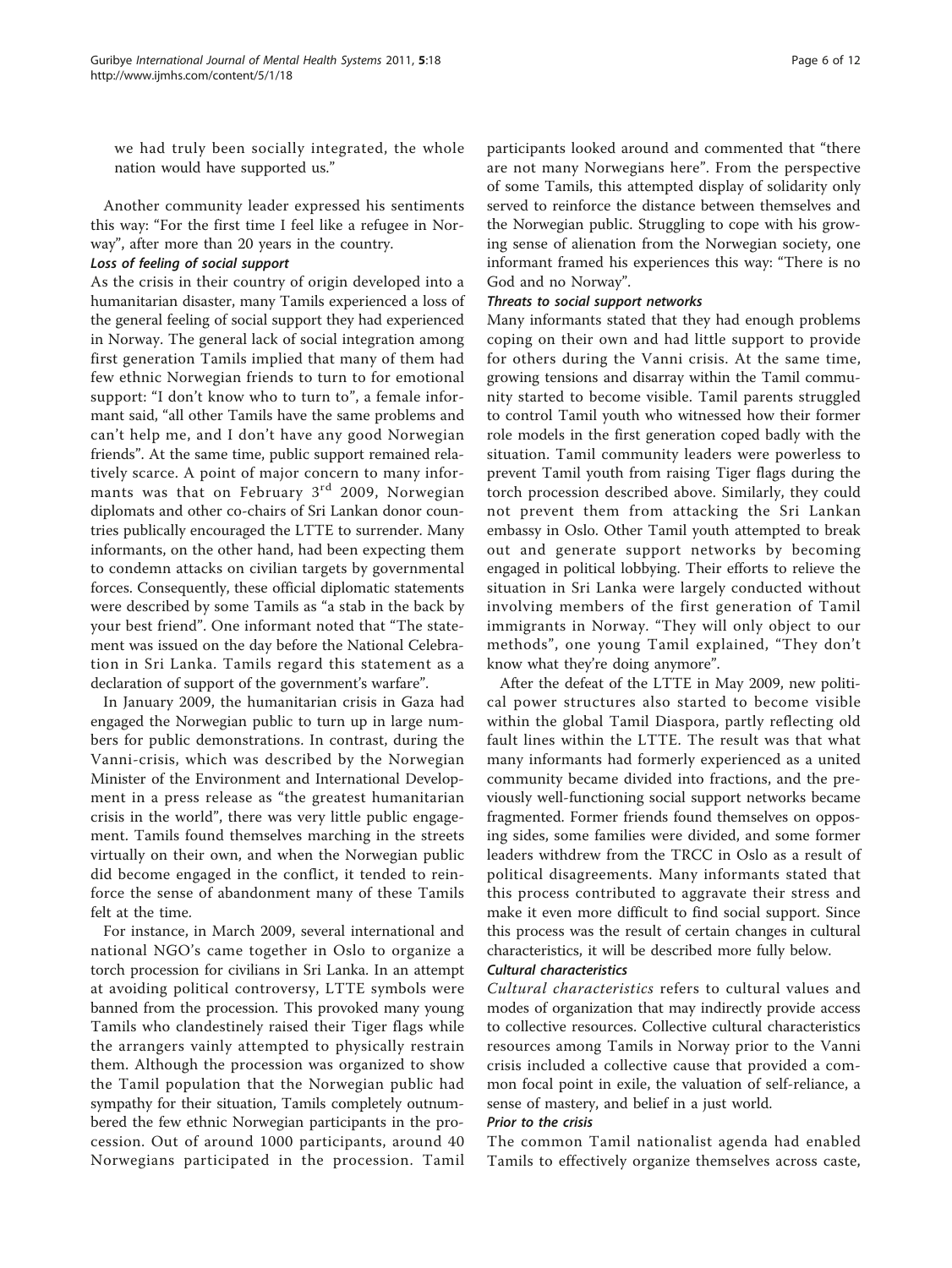class, religious and regional differences. This had enabled Tamils access to other resources described elsewhere in this article, including the establishment of NGO's and social arenas in which resources such as social networks, knowledge and organizational skills had been collectively available.

These NGO's also enabled Tamils to maintain a sense of collective cultural identity in exile. In the context of state oppression of Tamils in Sri Lanka, this was considered an important collective resource among the informants. Tamil identity in exile was not merely related to Tamil language and culture, but also to the collective memory of traumatic experiences in the country of origin. Thus, Tamil parents considered it important for Tamil children to join Tamil NGO's where they could interact with other Tamil children and learn Tamil language and culture. Equally important, however, was the opportunity for their children to hear about the past experiences of other parents at the centre, as well as the ongoing experiences of Tamils in Sri Lanka. This collective memory of hardship and survival served as a motivational factor to succeed in exile, and to contribute towards improvement of social conditions in the country of origin.

These Tamils also valued self reliance and aspired to demand as little as possible from the Norwegian welfare system. Tamils had seldom been associated with crime or problems in the Norwegian media. Mistrust in governmental agencies seemed to have influenced Tamils throughout the civil war and the process of migration, making them generate their own social support networks in exile and rely on their own collective resources [[36](#page-11-0)]. Among Tamils in Norway, public health services were for instance regarded with some scepticism. Tamils preferred to consult Tamil general practitioners with their problems, or relied on ambulant health services provided by Tamil NGO's [[26\]](#page-11-0). As a result of this general tendency towards self-reliance, Tamils were generally not considered a burden on the Norwegian society, a factor which contributed to the marketing of Tamils as model immigrants in the country. This ascribed identity had provided Tamils with a collective sense of mastery and belief in a just world, and helped create opportunities for growth (e.g., employment, education, membership in voluntary organizations) in Norway.

## Threats to the collective cause

When the LTTE was eventually defeated and its' leadership killed in May 2009, the collective cause seemed lost to many. With the goal of a Tamil state appearing to be lost, the effort to accumulate resources to reach towards it made little sense to many Tamils at the time. The initial sentiment, probably augmented by collective symptoms of depression, was that it was pointless to continue with the regular activities within the Tamil NGO's. On May  $17<sup>th</sup>$ , the Norwegian National day, while Norwegians were busy celebrating their independence, confusing rumours were circulating about LTTE's defeat in Sri Lanka. On this day, my field notes read:

"[Name of informant] is dispirited; he has lost faith in everything, the international community, justice. Today he doesn't want to continue his work [in the Tamil NGO's]. 'I feel I have given everything I can to Norway, but Norway gave nothing back.' He fears that the community will dissolve, and that they no longer have anything to unite around.

Ten days later, the situation was even worse:

"[Name of informant] says that "I had anticipated that there would be a great deal of mental health problems among Tamils in this situation, but it is far worse than I had suspected." The uncertainty of [LTTE leader] Prabhakaran's fate (is he dead, is he alive?) has brought about a great strain on many. Many deny that he is dead, pointing towards the confusing statements that have been made in the press. At the same time, [name of informant] thinks that the denial in itself may be a sort of mental reaction, and that when it dawns on them that he [Prabhakaran] is actually dead, they will have an even bigger reaction. He repeats that all they have worked for the last 30 years is gone. (Excerpt from field notes, May  $27<sup>th</sup>$  2009.)

Among first generation Tamils, the responses to the military defeat were divided. Some were turning in sickleaves from work, signalling a general lack of motivation which threatened to initiate a loss cycle. Others seemed to cling to a small fragment of hope, denying the death of LTTE leader Prabhakaran, and claiming that he would resurface as he had done previously. The whole situation contributed to create confusion and uncertainty within the community.

Almost immediately following the defeat of the LTTE, a ballot on the present validity of the political fundamentals of the Vaddukkoaddai Resolution of 1976 was organized within the Diaspora as a potentially unifying moment. According to the published results of the referendum, 80 percent of the eligible voters turned out for the referendum, and 99 percent of these endorsed the renewed call for a sovereign Tamil state in Sri Lanka [[25\]](#page-10-0). Yet, new conflicts started to emerge concerning the way to proceed from the current situation. After the defeat of the LTTE in May 2009, Selvarasa Pathmanathan (known as KP) who was proclaimed as the new leader of the organization, called for an end of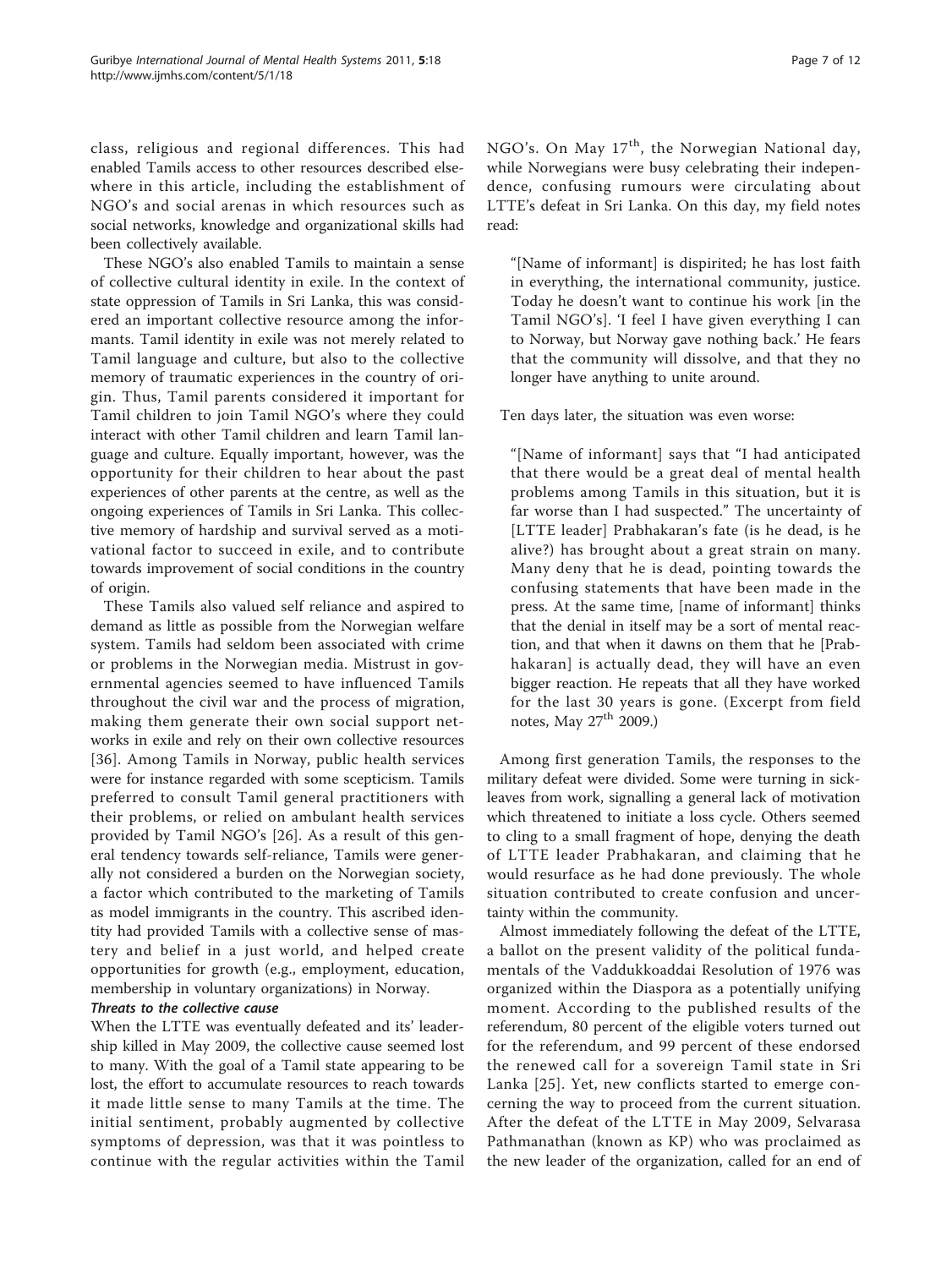the armed struggle and a transition to political and diplomatic strategies. However, the so-called Castro-fraction of the organization hesitated to acknowledge KP as the new leader. Denying the death of Prabhakaran, they rather called for a continuation of the Diaspora funding of the LTTE [[37\]](#page-11-0). Reflecting old fault lines within the LTTE, two central democratic organizations eventually emerged within the Tamil Diaspora. An unprecedented initiative was made within the KP fraction to form a democratic Transnational Government of Tamil Eelam (TGTE) to unite the Tamil Diaspora. Meanwhile, the Castro fraction formed the Global Tamil Forum (GTF), a transnational Tamil civil society movement amongst other things determined to:

"use all resources available to the Tamil Diaspora to establish the Tamil people's right to self determination and their right to re-establish their nationhood which was taken by force away from them by succeeding colonial powers including the Sri Lankan government" [\[38](#page-11-0)].

This political landscape contributed to dividing the community into several fractions which marked the emergence of what has been described as a paradigm shift within pro-LTTE parts of the Tamil Diaspora, from centrally organized activities to spontaneous and more unstructured events [[39\]](#page-11-0). The general impression from long-term fieldwork within this community during the period was that individual power was very limited. The majority of Tamils involved in these new organizations were hard working idealists struggling to make an impact on the situation in Sri Lanka, but most of them had little or no previous experience with international politics. Hence, when viewed from the inside the power struggle had more of a quality of disempowerment. As a member of one of these new organizations suggested, "They all talk about a power struggle. But the truth is that none of us have any power at all".

The sudden lack of unity within the community was a source of concern for many, and some community leaders refused to take part in any political agendas until a return to unity had been ensured. Others felt pushed out of the community as a result of the new disputes. For whatever ambiguous reasons, the so-called "old guard" remained loyal to the tradition of the LTTE. They wanted to hold on to LTTE-related symbols and the goal of a separate Tamil state in Sri Lanka. More moderate Tamils found it unrealistic to lay claims to a separate state in the current setting, and felt the primary task was to rebuild the infrastructure in bombed villages in Sri Lanka. Some of the latter quickly became referred to as Quislings, traitors to the cause, and rumours

circulated about candidly recorded phone conversations that served to reveal these Quislings within the community.

#### Loss of self reliance

Whereas self-reliance had been a major resource for the Tamil community prior to the crisis, it proved to be a terrible disadvantage during and after the crisis. One of the problems was that Tamils seemed to face something resembling a double bind: Overt support of the LTTE undermined their credibility within the international community, since the LTTE was an internationally condemned terrorist organization. Yet, overt criticism of the LTTE undermined the credibility of individuals within the Tamil community. While critisism of the LTTE had been moderate before the crisis, to oppose the LTTE after the loss was considered a blatant show of disrespect for the sacrifices of thousands of what these Tamils regarded as "freedom fighters" in the home country, while they themselves were living affluent lives in exile. Consequently, Norwegian journalists often stated to me that Tamils they had talked to appeared to be "brainwashed".

The crisis made it clear that the Tamil community was in desperate need of outside help. Initially there was a need for help from the international community to intervene in the conflict and save Tamil civilians trapped in the line of fire. After the end of the war, there was a need for help from the international community and the UN to secure the human rights of Tamil civilians inside the governmental internment camps. Eventually, there was a need for social support from the majority community, and for mental health services to help individuals, families and the community cope with grief over losses of friends and family. Although some welcomed the offer of support from public mental health services to cope with their grief, the general feeling among many informants was that "nobody will help the Tamils", At the same time, the crisis in the country of origin had a serious impact on community functioning. When the crisis intensified, most of the regular activities within the TRCC and other Tamil NGO's were cancelled. In addition, traditional rituals and celebrations were cancelled out of respect for the ordeals of Tamils in Sri Lanka. As a result, the fabric of social life within the Tamil community broke down and the community entered into something resembling a state of emergency. Without these collective social meeting points, social ties became weakened and the community became more fragmented. This created a need for outside support for resources that were normally available within the community.

Threats to a sense of mastery and belief in a just world

The loss of the war and the lack of international support contributed to a prevailing sense of defeatism and a lack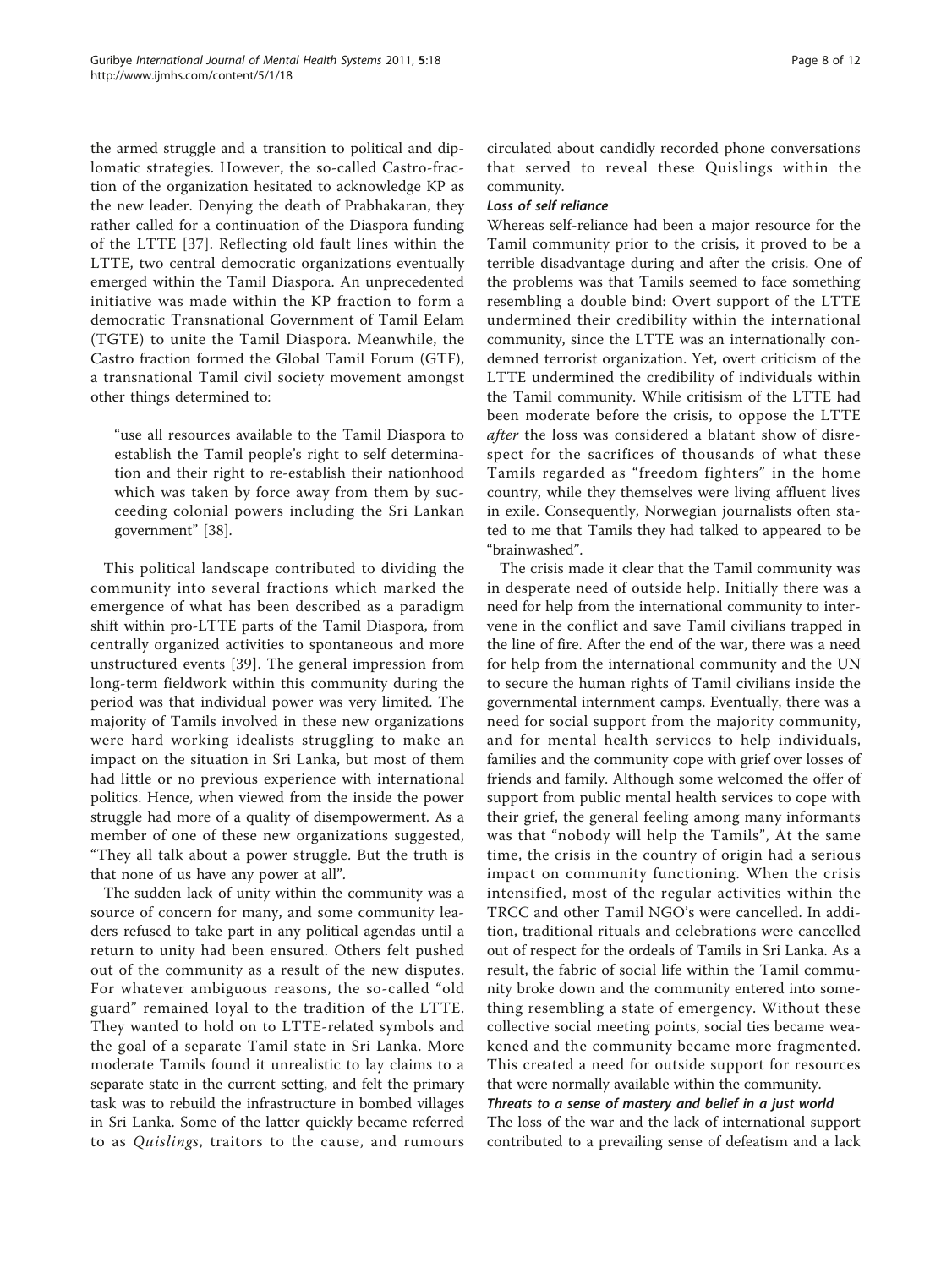of belief in a just world among the informants. In May 2009, after the LTTE had admitted defeat, a young informant perceived the situation in this way:

"We have just lost the war, our leaders are dead, our guns are captured, we have three hundred thousand civilians imprisoned in internment camps where a humanitarian crisis is evolving, the UN is actually financing the camps, and we have absolutely no international support whatsoever. And we think we can obtain a separate Tamil state just like that?"

Former UN spokesman in Colombo Gordon Weiss suggests that the LTTE's strategy had been to play out the "CNN effect" of a brutal siege of Tamil civilians on international public opinion [[40\]](#page-11-0). Certainly, during the initial stages of the crisis, Tamil informants put their trust in the international community and the UN to intervene in the conflict. However, Weiss argues that the UN was hamstrung by the interests of some of its most powerful members, making it clear that there would be no resolution from the UN Security Council. A year after the war, the International Crisis Group called for an internal review of the UN's conduct during the war, suggesting that the organization was "close to complicit" in government atrocities [\[41](#page-11-0)]. This resonates with the general feeling of many informants during the time.

Even after the war, in June 2009, the main despair of many informants was that the UN helped finance the barbed wired military controlled internment camps in Sri Lanka amidst credible reports of rape, abductions, general violence, malnourishment and outbreaks of disease within the camps [[12,13](#page-10-0)]: "If we cannot trust the UN, who can we trust?" Some of the community leaders were concerned that this loss of belief in a just world would result in a future renewal of the secessionist military campaign in Sri Lanka, rather than spur democratic engagement. Furthermore, they were concerned that it would result in an "integration trauma" among young Tamils in Norway. However, there were no clear signs that this was actually taking place on a large scale.

In May 2011 however, the UN published a report of the Secretary-General's Panel of experts on accountability in Sri Lanka [\[12](#page-10-0)] which spurred a renewed sense of hope within the Tamil community. The report suggested that there was credible evidence of war crimes and crimes against humanity on part of the Sri Lankan governmental forces during the final phase of the war. This made members of the newly founded Tamil political organizations more confident about their efforts, and that it would be possible to convince the international community that they had an obligation to hold the responsible parties accountable for their crimes during

## **Discussion**

This paper has outlined how members of NGO's within a refugee community were collectively affected by a man-made crisis in their home country while living comfortably in exile. Described as "super immigrants" in the Norwegian society, these refugees experienced a radical breakdown of collective coping resources during the last phases of the civil war in their country of origin. This suggests that man-made crises in the country of origin may have a serious impact on refugee communities in exile, particularly on groups who are politically orientated.

A possible limitation of the study could be that it mainly focused on Tamils who supported LTTE, making the findings less valid for Tamils without this political orientation. However, the results of the referendum referred to above suggests that the separatist cause had a strong following among Norwegian Tamils at the time of the fieldwork [[25\]](#page-10-0). The collective cause had provided these Tamils with a collective focal point in exile, and enabled them to organize themselves effectively across social distinctions. When this central collective resource was threatened, it led to threats to other collective resources as well. Yet, threats to collective resources such as the security of family members in the country of origin, and belief in a just world were not exclusively linked to politically orientated Tamils, and are likely to apply to other Tamils in the country as well.

Another limitation of the study is that correlations between resource loss and mental health problems among the participants have not been systematically investigated. A randomized controlled study could have provided us with a more detailed knowledge about relationships between crisis, resources and individual mental health. Previous research has demonstrated that serious resource loss in distinct resource categories predicts mental health problems [[19-21](#page-10-0)]. Up until the Vanni crisis, studies on the mental health of Tamils in Norway have described a well coping community [[34,42](#page-11-0)]. However, high rates of symptoms of depression, anxiety and bodily pains have been reported in a study among Tamils in Norway during the Vanni crisis [[43\]](#page-11-0). The study shows that around 70% of the participants scored above clinical cutoff points for depression, while 35% of the participants scored above clinical cutoff points for anxiety. Importantly, around half of the participants in the cited study reported that their problems had an effect on their relationship with their children. Almost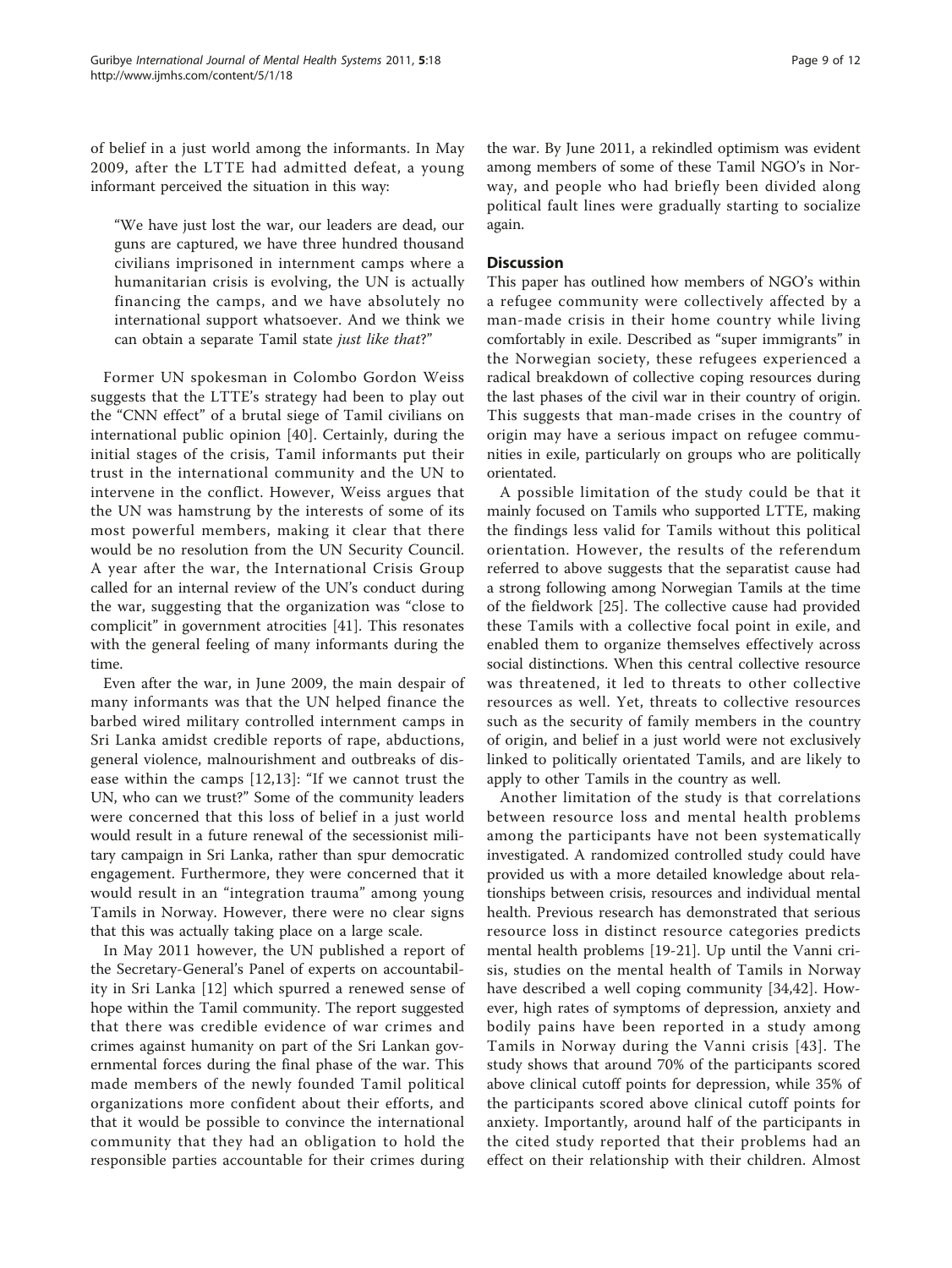half of them (44%) had been on sick-leave during the period as a result of their mental health problems. It is likely that there is a connection between the serious mental health problems described in the above study and the threats to and loss of collective resources described in the current study. While this is beyond the scope of the current study, there is a need for more systematic studies of collective resource loss and collective mental health problems among refugees during crises in the country of origin.

Somasundaram [\[44\]](#page-11-0) has reminded us that a broader, holistic perspective may become paramount in non-western "collectivist" societies which have traditionally been family or community oriented, and where individuals tend to become submerged in wider concerns. In contrast, western research and conceptualizations have been largely individualistic in orientation. In more collectivistic or co-operative societies, Somasundaram argues, we may need to go beyond the individual to the family, group, and community in order to more fully understand the individual, whether the concern is responses to stress or designing interventions. His arguments remain particularly valid in this context, since they are based on a study among Tamils internally displaced by the civil war in Sri Lanka. The study showed that family and community life had suffered due to deaths, separation and deprivations. Furthermore, relationships, trust, cohesion, beliefs and ethical values had declined, giving rise to conflict, bitterness, suspicion and sorrow. This process seems to be echoed in the current study among Tamils geographically far removed from the actual conflict zone, and reminds us of the importance of maintaining a methodological focus on individuals situated within a group or community context.

The impact of the disaster in Sri Lanka on the Tamil exile community far removed from the disaster seems to largely follow the same patterns as the impact of disasters on communities that experience it directly. Connections between a breakdown of the fabric of social life and levels of distress within the community following a disaster have been well documented. For instance, a study within six Guinean communities attacked by Sierra Leonan and Liberian RUF forces at the beginning of the millennium [[45\]](#page-11-0), shows that communities that disregarded community rituals and social support tended to have higher rates of distress. Communities that had concertedly resisted post-conflict social change had lower rates of distress. A study following the 2004 Tsunami in Tamil Nadu, India showed that resilient communities united among themselves, reduced communal conflicts, and maintained traditional rituals [\[46](#page-11-0)]. The current study, then, adds to the growing body of evidence suggesting a debilitating pattern of social response to disasters [[7-10](#page-10-0)]. Fragmentation of communities following this type of disaster has been documented in a number of contexts. Erikson [[7\]](#page-10-0) notes that man-made disasters may force open fault lines that normally run silently through the structure of the larger community, splitting it into factions. De Vries [[22](#page-10-0)] notes that at a group level a conservative response to severe stress may often take hold, involving a historical regression to idealized familiar conditions. Nationalism and fundamentalism may become means of survival to release individuals ideologically from an intolerable and unmanageable complexity. The present study suggests that this process may be augmented by loss of resources such as a sense of mastery, belief in a just world, and a general feeling of social support.

A major difference between the 2004 tsunami natural disaster and the 2009 man-made Vanni crisis was the response of the majority community towards the Norwegian Tamil community. The fact that many Norwegian tourists were also affected by the tsunami may have made the Norwegian society more sensitive to the needs of the Tamil community. A range of public interventions and financial support programmes were initiated at the time. For instance, bereaved Tamils were provided with financial support to travel back to Sri Lanka to bury their dead and generally be of help to their families and communities. They were provided with professional counselling, support hotlines for bereaved, temporary full time kindergarten, support groups, public meeting places, financial support, fund-raising for survivors on Sri Lanka, and memorial services [\[47\]](#page-11-0).

In contrast, while there was a need for outside help during and after the man-made disaster in 2009, it was not forthcoming to the same extent. Norwegian diplomats were involved in a complex diplomatic process, but it largely occurred off the record, leaving many Tamils with the general impression that nothing was being done. In the end, the diplomatic negotiations seemed to have little effect on the outcome of the war. Furthermore, the sensitive political climate in Sri Lanka following the LTTE's defeat made it difficult for Norwegian Tamils to travel back to Sri Lanka at the time, and they were not offered financial support, at least not officially. Public interventions were far scarcer than during the Tsunami, even after the Norwegian Institute of Public Health issued a report of concern. Finally, the Norwegian population largely remained absent in Tamil public demonstrations. It is possible that this general lack of support within the majority community during the disaster was at least to some degree caused by the fact that the LTTE was an internationally banned terrorist organization, creating a difficult political and moral dilemma for local municipalities and the Norwegian government. The fact that Norway had been among the countries that did not ban the LTTE, and that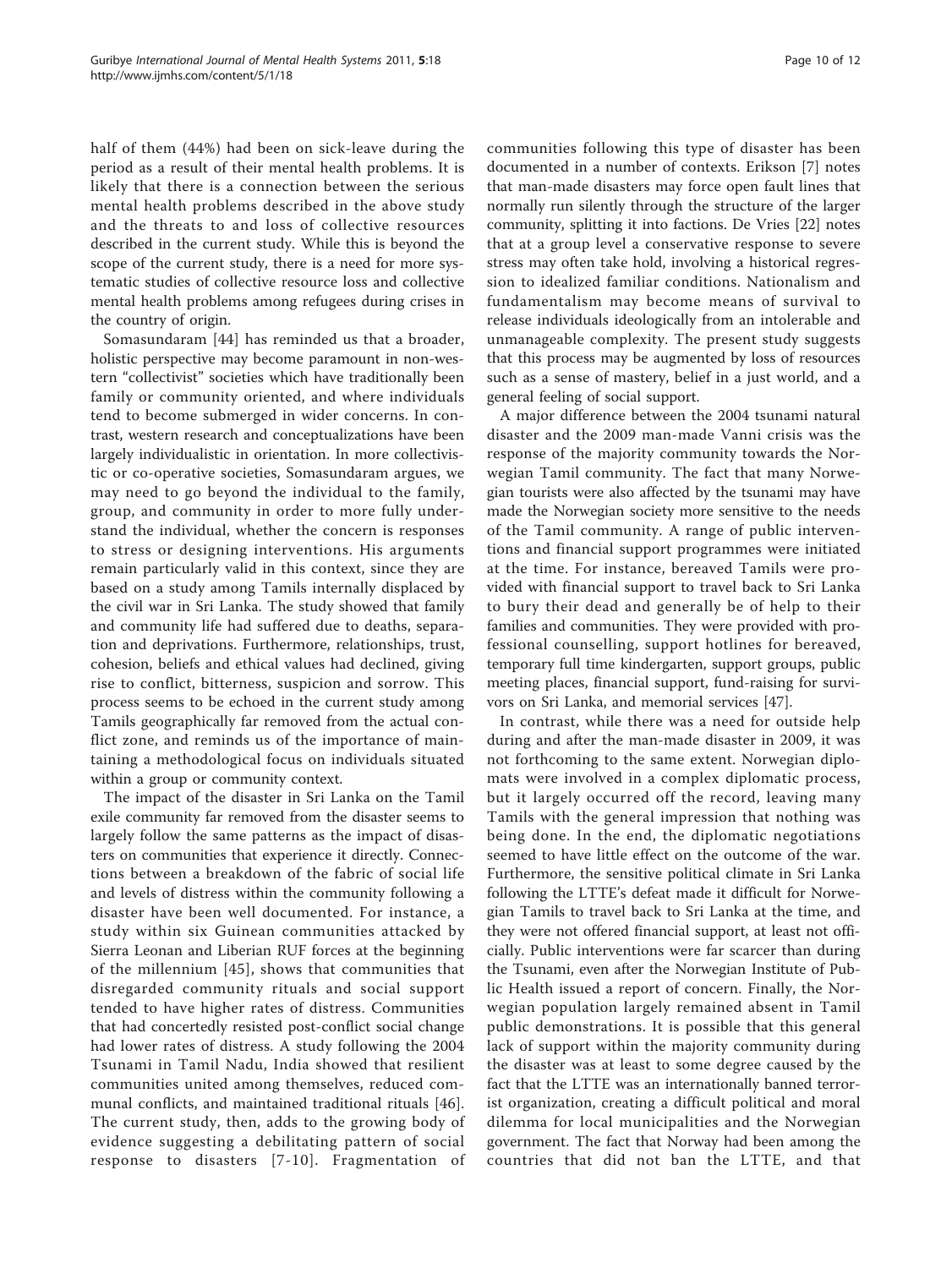<span id="page-10-0"></span>Norwegian diplomats had been celebrated in the Norwegian public for their pivotal part in the previous peace negotiations in Sri Lanka, did not seem to alter this dilemma.

The study seems to support Hobfoll's suggestion that failure to gain resources after an investment may result in burnout, ill health and a detrimental motivational state [17]. An important observation is that what may constitute cultural characteristics resources in one context, may very well prove to become a disadvantage or a strain in another setting. The emphasis on self-reliance that had characterized the Tamil community prior to the crisis seemed to have contributed towards their socalled success in the Norwegian society. However this characteristic put them at a serious disadvantage during the crisis, when they were in desperate need of support but had no outside support network, or international political coalitions to rely on. This seems to echo the observation previously made that one may invest in coping resources in a problem that subsequently turns out to be a different one from the one initially envisioned. As a result, coping resources may be drained at exactly the moment when they are needed [[26,48](#page-11-0)].

The study suggests that there is a need for more research on the effects of man-made disasters in the home country on the mental health of refugees in exile. There is reason to believe that man-made disasters in the country of origin may affect exile communities as severely as natural disasters such as the 2004 tsunami; and that they may have a need for help to cope with these types of disasters as well. Previous research has suggested that interventions should be early and intensive to counter act loss cycles [[49\]](#page-11-0). Replenishing diminished resources may enhance the coping capacity within the community and reduce psychological distress. This may imply efforts to assist refugee communities in maintaining their fabric of social life. Models of disaster recovery are built around a return to normal life and stability after the disaster. However, as Couch & Mercuri [10] suggest, with man-made disasters, recovery must often take place in the midst of ongoing threats. Furthermore, recovery takes place within a social environment that, far from providing support, is often characterized by destructive social conflicts and the breakdown of community. Consequently, community building and conflict management may help people cope with the centrifugal forces set in motion by the disaster.

#### Acknowledgements

The study was financed by the Research Council of Norway. The study is a part of the Youth, Culture and Competence Study led by Brit Oppedal at the Norwegian Institute of Public Health.

#### Competing interests

The author declares that they have no competing interests.

Received: 16 May 2011 Accepted: 17 August 2011 Published: 17 August 2011

#### References

- Fazel M, Wheeler J, Danesh J: Prevalence of serious mental disorder in 7000 refugees resettled in western countries: a systematic review. Lancet 2005, 365(9467):1309-1314.
- 2. Lindert AT, Korzilius H, Van de Vijver FJR, Kroon S, Arends-Toth J: Perceived discrimination and acculturation among Iranian refugees in the Netherlands. International Journal of Intercultural Relations 2008, 32(6):578-588.
- 3. Ryan D, Dooley B, Benson C: Theoretical Perspectives on Post-Migration Adaptation and Psychological Well-Being among Refugees: Towards a Resource-Based Model. Journal of Refugee Studies 2008, 21(1):1-18.
- 4. Stige S, Sveeaas N: [Living in exile when disaster strikes at home.](http://www.ncbi.nlm.nih.gov/pubmed/20952824?dopt=Abstract) [Experiences after the Tsunami in 2004.](http://www.ncbi.nlm.nih.gov/pubmed/20952824?dopt=Abstract) Torture 2010, 20(2):76-91.
- 5. Moen K: Katastrofen som rammet landet vi flyktet fra. Tsunamien i et acehnesisk eksilperspektiv. [The Catastrophe which struck the country we fled from. The Tsunami in an Acehnesian exile perspective] Oslo: NKVTS; 2007.
- 6. Neumayer SM: Når tankene er et annet sted. Norske tamilers situasjon og møte med hjelpere etter tsunamien [When the mind is somewhere else. The situation of Norwegian Tamils and their encounter with helpers after the Tsunami] Oslo: NKVTS; 2007.
- 7. Erikson Kai: A New Species of Trouble: Explorations in Disaster, Trauma and Community New York, W W Norton; 1994.
- 8. Couch SR, Kroll-Smith JS: The chronic technical disaster: Toward a social scientific perspective. Social Science Quarterly 1985, 66:564-575.
- 9. Ritter C, Benson DE, Snyder C: Belief in a just world and depression. Sociological Perspectives 1990, 33:235-252.
- 10. Couch SR, Mercuri AE: Toxic Water and the Anthill Effect: The Development of a Subculture of Distress in a Once Contaminated Community. In Cultures of Contamination: Legacies of Pollution in Russia and the US. Edited by: Edelstein MR, Tysianchiouk M, Smirnova LV. Oxford: Elsevier; 2007:117-141.
- 11. International Crisis Group: War Crimes in Sri Lanka Asia Report No.191. Brussels: International Crisis Group; 2010.
- 12. United Nations: Report of the Secretary-General's Panel of experts on accountability in Sri Lanka Geneva: United Nations; 2011.
- 13. The Lancet: Sri Lanka's Twin Humanitarian Crisis. The Lancet 2009, 373(9676):1667-1668.
- 14. Solomon SD, Canino GJ: Appropriateness of DSM-III-R criteria for posttraumatic stress disorder. Comp Psychiatry 1990, 31:227-237.
- 15. Freedy JR, Shaw DL, Jarrel MP, Master CR: Toward an understanding of the psychological impact of disasters. Journal of Traumatic Stress 1992, 5:441-454.
- 16. Lazarus RS, Folkman S: Stress, appraisal and coping New York: Springer; 1984.
- 17. Hobfoll SE: [Conservation of resources: A new attempt at conceptualizing](http://www.ncbi.nlm.nih.gov/pubmed/2648906?dopt=Abstract) [stress.](http://www.ncbi.nlm.nih.gov/pubmed/2648906?dopt=Abstract) American Psychologist 1989, 44:513-524.
- 18. Hobfoll SE: The influence of culture, community, and the nested-self in the stress process: Advancing conservation of resources theory. Applied Psychology: An International Review 2001, 50(3):337-421.
- 19. Hobfoll SE, London P, Orr E: Mastery, intimacy, and stress resistance during war. Journal of Community Psychology 1988, 16:317-331.
- 20. Hobfoll SE, Lomranz J, Eyal N, Bridges A, Tzemach M: Pulse of a nation: Depressive mood reactions of Israelis to the Israel Lebanon War. Journal of Personality and Social Psychology: Personality 1989, 56:1002-1012.
- 21. Lomranz J, Hobfoll SE, Johnson R, Eyal N, Zemach M: A nation'[s response](http://www.ncbi.nlm.nih.gov/pubmed/8044443?dopt=Abstract) to attack: Israelis' [depressive reactions to the Gulf War.](http://www.ncbi.nlm.nih.gov/pubmed/8044443?dopt=Abstract) Journal of Traumatic Stress 1994, 7:59-63.
- 22. DeVries MW: Trauma in Cultural Perspective. In Traumatic Stress. The Effects of Overwhelming Experience on Mind, Body & Society. Edited by: van der Kolk BA, McFarlane AC, Weisaeth L. New York: The Guilford Press; 1996:.
- 23. Gullestad M: Det norske sett med nye øyne. Kritisk analyse av norsk innvandringsdebatt [The Norwegian viewed with new eyes. A critical analysis of Norwegian debates on immigrants] Oslo: Universitetsforlaget; 2002.
- 24. Engebrigtsen A, Fuglerud Ø: Kultur og generasjon. Tilpasnings-prosesser blant somaliere og tamiler i Norge [Culture and Generation. Adaption processes among Somalis and Tamils in Norway] Oslo: Universitetsforlaget; 2009.
- 25. Mandate of Eezham Tamils in Norway: Ballot on the present validity of the political fundamentals of Vaddukkoaddai Resolution, May 10th 2009 Utrop; 2009.